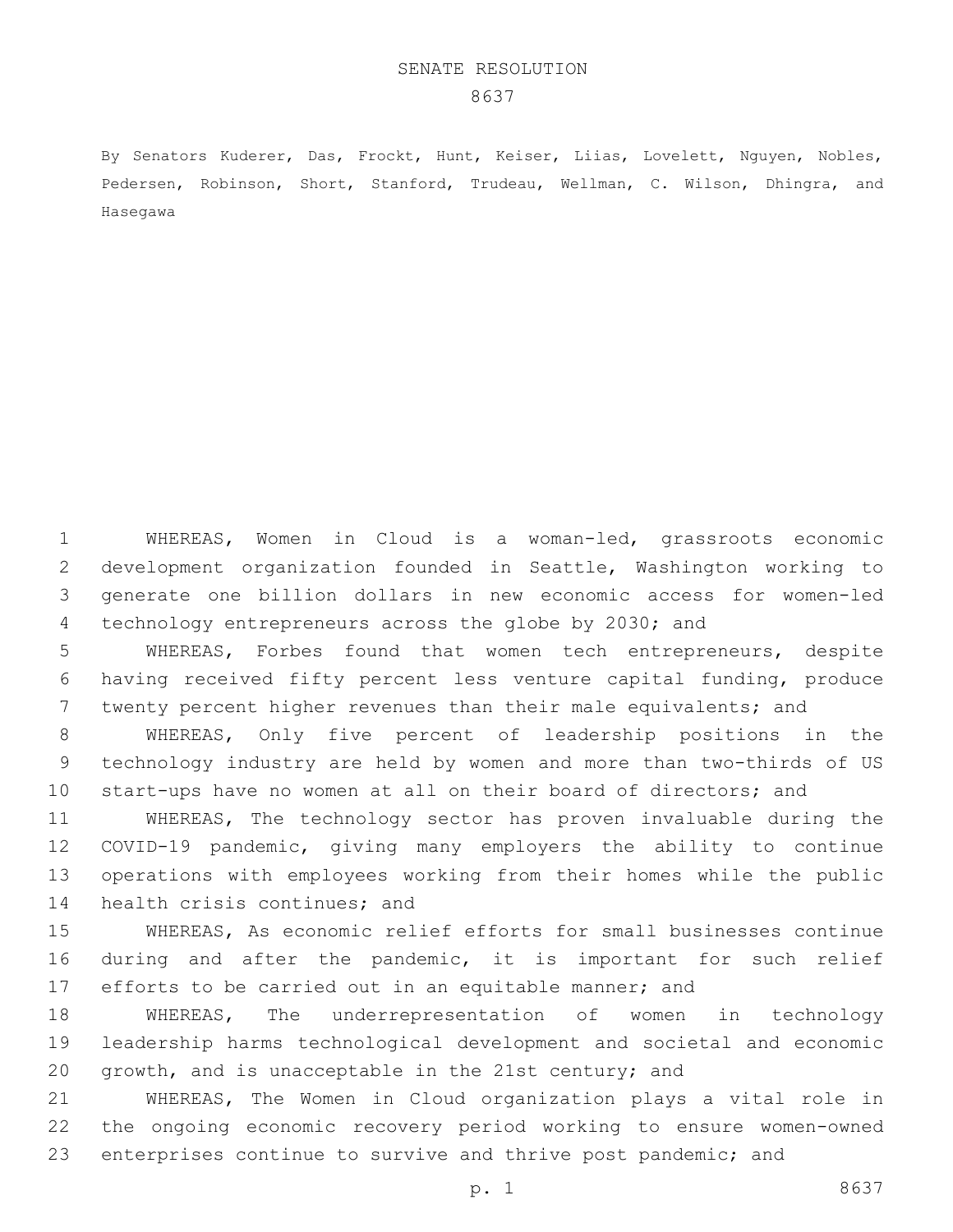WHEREAS, The Women in Cloud Accelerator Program provides resources, consultation, networking connections, and global 3 platforms for women-led tech companies; and

 WHEREAS, The Women in Cloud Universal Digital Upskilling and ReSkilling Program provides over 1000 cloud skilling scholarships, resources, networking connections, and global platforms for women professionals to access economically-8 fulfilling jobs; and

 WHEREAS, The Women in Cloud #empowHERaccess digital advocacy campaign provides industry focused research, resources, networking connections and spotlights women leaders and allies to advance policy for economic and workforce development for 13 women founders and professionals; and

 WHEREAS, The Women in Cloud Annual Conference has seen tremendous growth in popularity in just three years with its inaugural conference hosting 450 participants, to an expected global attendance of more than 1,500 for this year's conference; and

 WHEREAS, Through the creation of new partnerships in regions beyond the Pacific Northwest, Women in Cloud has expanded their accelerator program to eight other countries around the world; and

 WHEREAS, The Washington State Legislature encourages other legislatures across the nation and governing bodies in other countries to partner with Women in Cloud to ensure women-led technology firms have equitable access to economic opportunity 27 for generations to come;

 NOW, THEREFORE, BE IT RESOLVED, That the Washington State Senate recognize the value of this initiative to inspire, empower, and accelerate the growth of women-led technology companies and promote the efforts of women entrepreneurs and 32 leaders; and

 BE IT FURTHER RESOLVED, That copies of this resolution be immediately transmitted by the Secretary of the Senate to the Women in Cloud Digital Summit 2022, to be held virtually on 36 January 26 through 28, 2022.

37 I, Sarah Bannister, Secretary of the Senate,